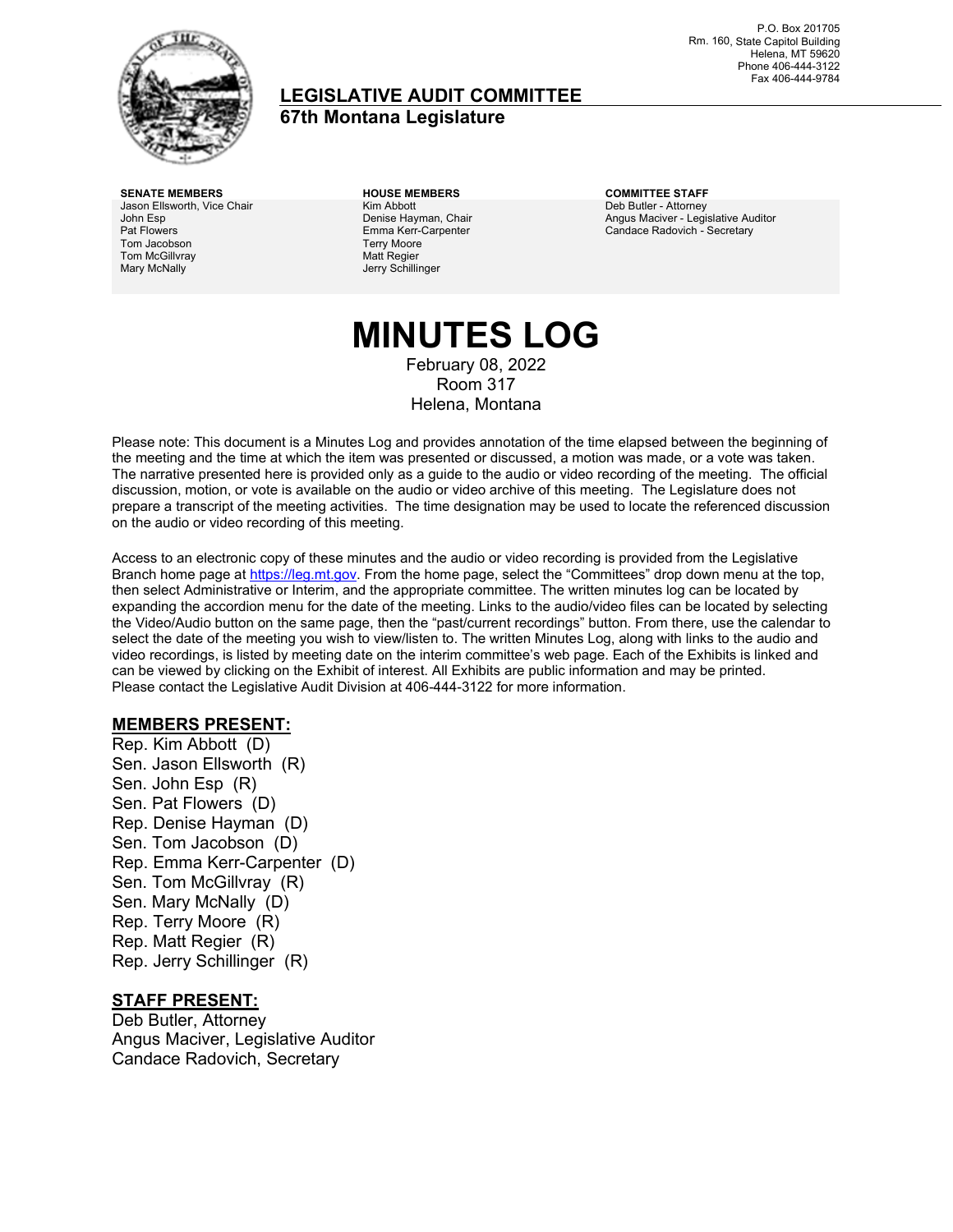### **AGENDA [\(Attachment 1\)](https://leg.mt.gov/content/Committees/Administration/audit/2021-22/Meetings/Jan-2022/Exhibits/A1.pdf)**

### **VISITORS' LIST [\(Attachment 2\)](https://leg.mt.gov/content/Committees/Administration/audit/2021-22/Meetings/Jan-2022/Exhibits/A2.pdf)**

# **CALL TO ORDER/ROLL CALL**<br>09:32:58 The Legislative Au

The Legislative Audit Committee met in room 317 of the State Capitol Building and via zoom. Chair Hayman called the meeting to order at 9:31 a.m. noting the presence of a quorum. The committee secretary took role. **[\(Attachment 3\)](https://leg.mt.gov/content/Committees/Administration/audit/2021-22/Meetings/Jan-2022/Exhibits/A3.pdf)**

#### **APPROVE MINUTES**

**Motion**<br>09:33:11 Sen. Ellsworth moved the committee accept the October 20,2021, minutes.

**Vote:**

09:33:12 Carried unanimously by voice vote.

#### **KIDS IN CARE: ANALYSIS OF POPULATION TRENDS AND MANAGEMENT PROCESSES IN MONTANA'S FOSTER CARE SYSTEM (19P-01)**

| 09:34:00                            | Presented by Jeremy Verhasselt, Management & Program Supervisor (EXHIBIT                                                                                                                                                                                                                                                                             |  |
|-------------------------------------|------------------------------------------------------------------------------------------------------------------------------------------------------------------------------------------------------------------------------------------------------------------------------------------------------------------------------------------------------|--|
|                                     | 1 power point)                                                                                                                                                                                                                                                                                                                                       |  |
|                                     | Present from agency: Adam Meier, Director                                                                                                                                                                                                                                                                                                            |  |
|                                     | Erica Johnston, Economic Security Services Executive Director                                                                                                                                                                                                                                                                                        |  |
|                                     | Nicole Grossberg, Acting Child and Families Services Division Administrator                                                                                                                                                                                                                                                                          |  |
| <b>Committee Questions of Staff</b> |                                                                                                                                                                                                                                                                                                                                                      |  |
| 09:56:33                            | Rep. Schillinger asked a Mr. Verhasselt several questions regarding training,<br>child interviews, and implementation of SAMS.                                                                                                                                                                                                                       |  |
| 10:00:39                            | <b>Committee Request:</b> Sen. McGillvray asked Mr. Verhasselt for the data                                                                                                                                                                                                                                                                          |  |
|                                     | regarding removals, and what the other factors were. (emailed Rep. McGillvray<br>2/10/22                                                                                                                                                                                                                                                             |  |
| 10:02:07                            | Rep. Kerr-Carpenter asked Mr. Verhasselt for the amount of time kids spent in<br>care, per the audit. She also asked about the rise in percentage of removals and<br>several other follow-up questions. Committee Request: Rep. Kerr-Carpenter<br>asked for the data that covered the entire audit period. (emailed Rep. Kerr-<br>Carpenter 2/22/22) |  |
| 10:09:39                            | Legislative Auditor Maciver took the podium and weighed in on data and trends.                                                                                                                                                                                                                                                                       |  |
| 10:11:05                            | Rep. Regier asked Mr. Verhasselt a few questions regarding switching vendors,<br>fidelity reviews, issues with case management, and regional data comparisons.                                                                                                                                                                                       |  |
| 10:17:14                            | Sen. Flowers asked Mr. Verhasselt about the criteria regarding differences in<br>referral rate and higher investigation rate. Committee Request: Sen. Flowers<br>requested the difference between referral and investigation be described.<br>(emailed Sen. Flowers 2/10/22)                                                                         |  |
| 10:21:06                            | Rep. Abbott asked Mr. Verhasselt about case load/staffing levels, and turnover.<br>She also asked about legal landscape regarding length in care.                                                                                                                                                                                                    |  |
| 10:25:48                            | <b>Committee Request:</b> Sen. Ellsworth asked Mr. Verhasselt for information on<br>how we compare to states with similar demographics. Sen. Ellsworth also<br>reminded the committee of their expected decorum. (emailed Sen. Ellsworth<br>2/10/22                                                                                                  |  |
| 10:29:39                            | Rep. Hayman asked Mr. Verhasselt about extension of children's time in care, if<br>staff turnover played a role.                                                                                                                                                                                                                                     |  |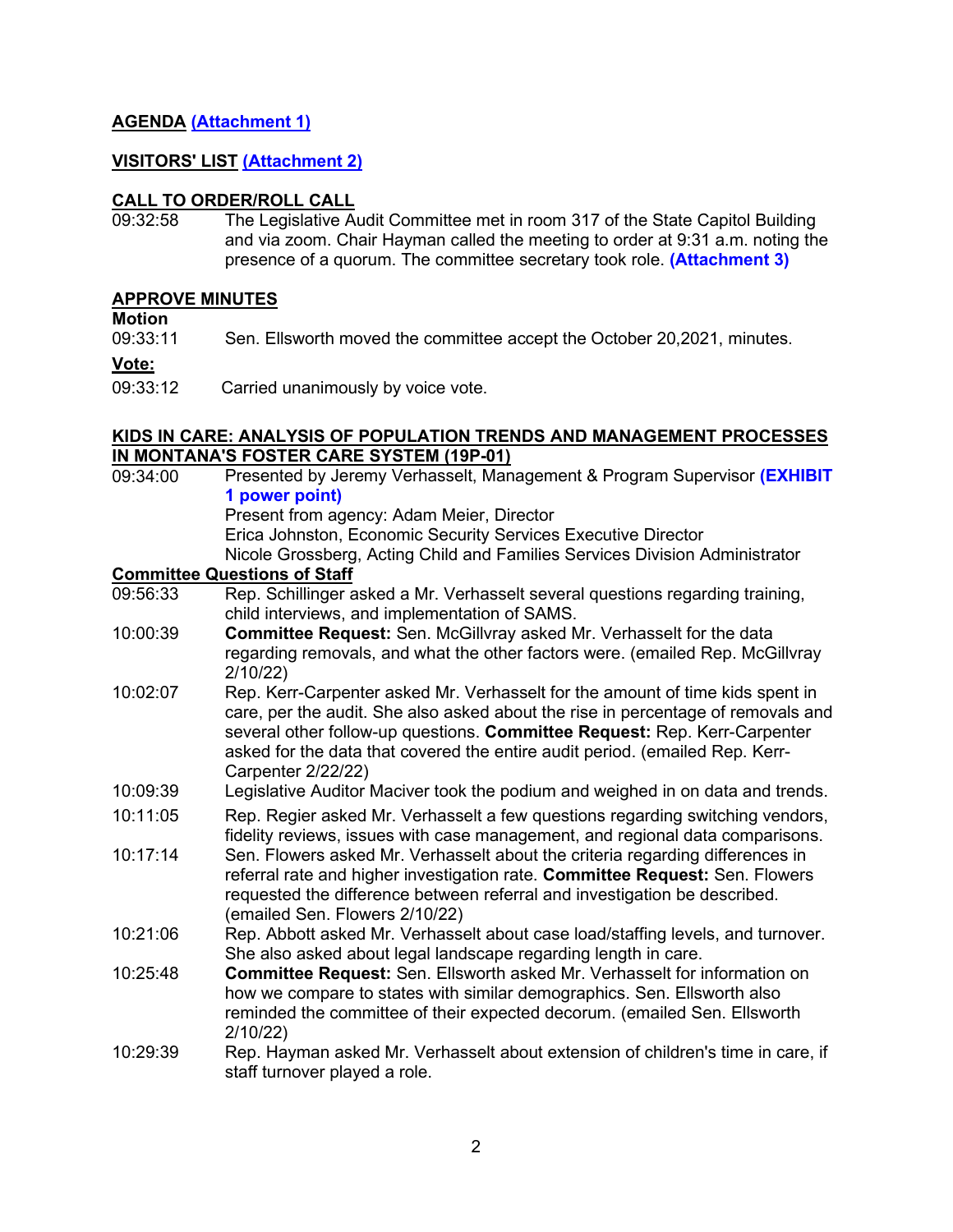- 10:33:21 Sen. Jacobson asked Mr. Verhasselt if anyone had looked at the number of judges per region to keep up with caseloads. Is there a way to summarize the top mitigating factors to help with future legislation?
- 10:38:02 Rep. Kerr-Carpenter asked Mr. Verhasselt why the division used survey data from staff at CFSD not data they collect on actual cases. She also asked about implementation of SAMS, and who the stakeholders were that received interviews. Comment about quality of the report leading up to key points.

### **Agency Response**

10:41:53 Presented by Director Meier and Ms. Grossberg. **[\(EXHIBIT 2\)](https://leg.mt.gov/content/Committees/Administration/audit/2021-22/Meetings/Jan-2022/Exhibits/E2.pdf)**

### **Committee Questions of Agency**<br>10:53:28 **Sen, Esp asked Dire**

- Sen. Esp asked Director Meier if their department agreed with the methodology and outcome of the audit.
- 10:55:32 Sen. Esp asked Ms. Grossberg about increase of kids removed from homes for drug and alcohol since the audit was finished.
- 10:56:24 Sen. Flowers asked Director Meier about the department's response to recommendation number four.
- 10:59:19 Rep. Abbott asked Ms. Grossberg about a corresponding decrease with lower removals and court actions.
- 11:00:16 Rep. Kerr-Carpenter asked Ms. Grossberg about case management.
- 11:03:40 Sen. McNally asked Director Meier about their internal evaluation of the SAMS Model, she also asked who oversaw that. **Committee Request:** Provide the committee a copy of that internal evaluation upon completion.

### **Public Comment**<br>11:07:50 Jos

- 11:07:50 Joshua Butterfly **[\(EXHIBIT 3\)](https://leg.mt.gov/content/Committees/Administration/audit/2021-22/Meetings/Jan-2022/Exhibits/E3.pdf)**
- 11:12:37 Representative Dennis Lenz
- 11:16:12 Denise Johnson (inaudible) **[\(EXHIBIT 4\)](https://leg.mt.gov/content/Committees/Administration/audit/2021-22/Meetings/Jan-2022/Exhibits/E4.pdf)**

### **Motion**<br>11:17:24

Sen. Esp moved the Committee acknowledge receipt of the audit report, that it was reviewed by the Committee, filed, and that copies of the audit report be distributed in accordance with law.

### **Vote:**

11:17:24 Carried unanimously by voice vote.

### **NEW STAFF INTRODUCTIONS**<br>11:19:08 Rich Campbell and

Rich Campbell and Brenda Keller were introduced as new Financial-Compliance Associate Auditors. Jemma Hazen as the new Associate Information Systems Auditor, and Tina Chamberlain the new Associate Management and Program Analyst.

# **MONTANA BOARD OF HOUSING (21-07A)**

Presented by Mary V. Yurewitch, Senior Financial-Compliance Auditor Present from agency: Cheryl Cohen, Executive Director Ginger Pfankuch, Accounting & Finance Manager Vicki Bauer, Homeownership Program Manager Nicole McKeith, Multifamily Program Manager.

### **Committee Questions of Staff**

11:29:19 Sen. Ellsworth asked Ms. Yurewitch about forbearance.

### **Agency Response**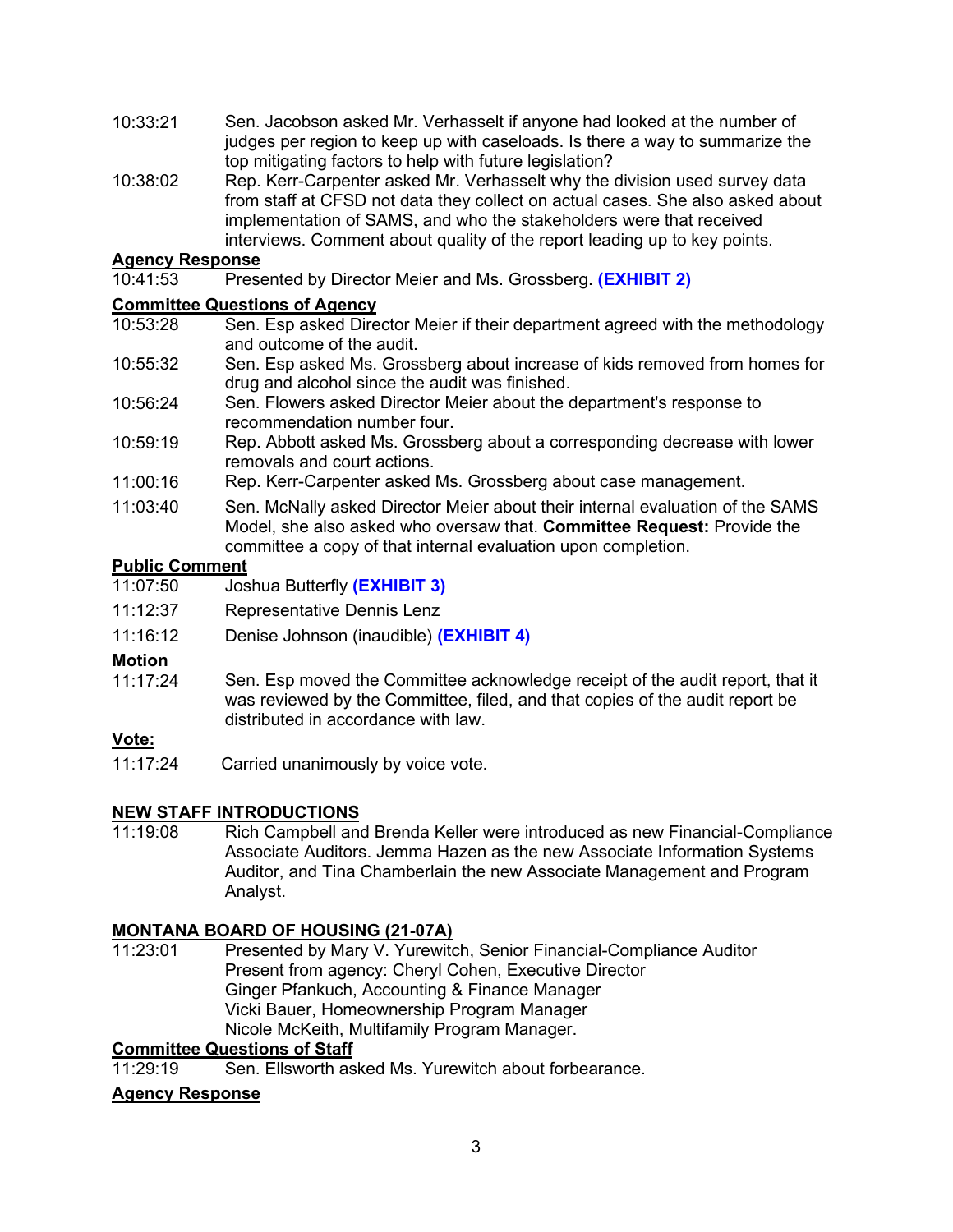### 11:31:04 Presented by Director Cohen.

# **Committee Questions of Agency**<br>11:32:42 Sen. McGillyray aske

- Sen. McGillvray asked Director Cohen about low-income housing tax and sales.
- 11:34:00 Sen. Ellsworth asked Director Cohen about the forbearance issue, and internal loans.
- 11:36:32 Sen. Ellsworth asked Director Cohen about down payment assistance programs.
- 11:37:52 Rep. Moore asked Director Cohen about cash positions. The question was deferred to Ms. Pfankuch.
- 11:40:07 Sen. Jacobson asked Director Cohen about cash flow projection impact and operating net income loss. The question was deferred to Ms. Pfankuch.
- 11:42:28 Sen. Jacobson asked Ms. Pfankuch what would be projected for future years.
- 11:47:17 Several back and forth between Sen. Jacobson and BOH staff.
- 11:50:37 Sen. Ellsworth asked Ms. Pfankuch about decline in asset value.
- 11:57:11 Legislative Auditor Maciver took the podium.
- 11:57:26 Sen. Jacobson asked Legislative Auditor Maciver about comparative **statements**
- 11:59:33 Rep. Moore asked Ms. Pfankuch about potential for excess investment.
- 12:01:49 Rep. Hayman asked Ms. Pfankuch about low-income tax credits.

### **Public Comment**

None

### **Motion**

12:03:59 Sen. Esp moved the Committee acknowledge receipt of the audit report, that it was reviewed by the Committee, filed, and that copies of the audit report be distributed in accordance with law.

### **Vote:**

12:03:59 Carried unanimously by voice vote.

- **Break**<br>12:05:03 Legislative Auditor Maciver took the podium to announce a quick break and that lunch was delivered.
- 12:05:40 Reconvened at 12:23 p.m.

# **COMMITTEE EDUCATION**<br>12:23:51 Presented by

Presented by Alexa O'Dell, CPA, Financial-Compliance Audit Manager; William Soller, Deputy Legislative Auditor; Miki Cestnik, Information Systems Audit Manager. **[\(EXHIBIT 5\)](https://leg.mt.gov/content/Committees/Administration/audit/2021-22/Meetings/Jan-2022/Exhibits/E5.pdf)**

# **Committee Questions of Staff**<br>12:35:14 Rep. Moore asked

- Rep. Moore asked Ms. O'Dell about communication to LAC regarding materiality.
- 12:37:35 **Committee Request:** Rep. Emma Kerr-Carpenter asked for Ms. O'Dell to provide a written version of her presentation regarding quantitative materiality information.
- 12:38:47 Sen. McNally asked if there was a threshold for discussion regarding materiality.
- 12:47:31 Rep. Moore asked Ms. O'Dell to what extent legislators would be aware of certain types of risks.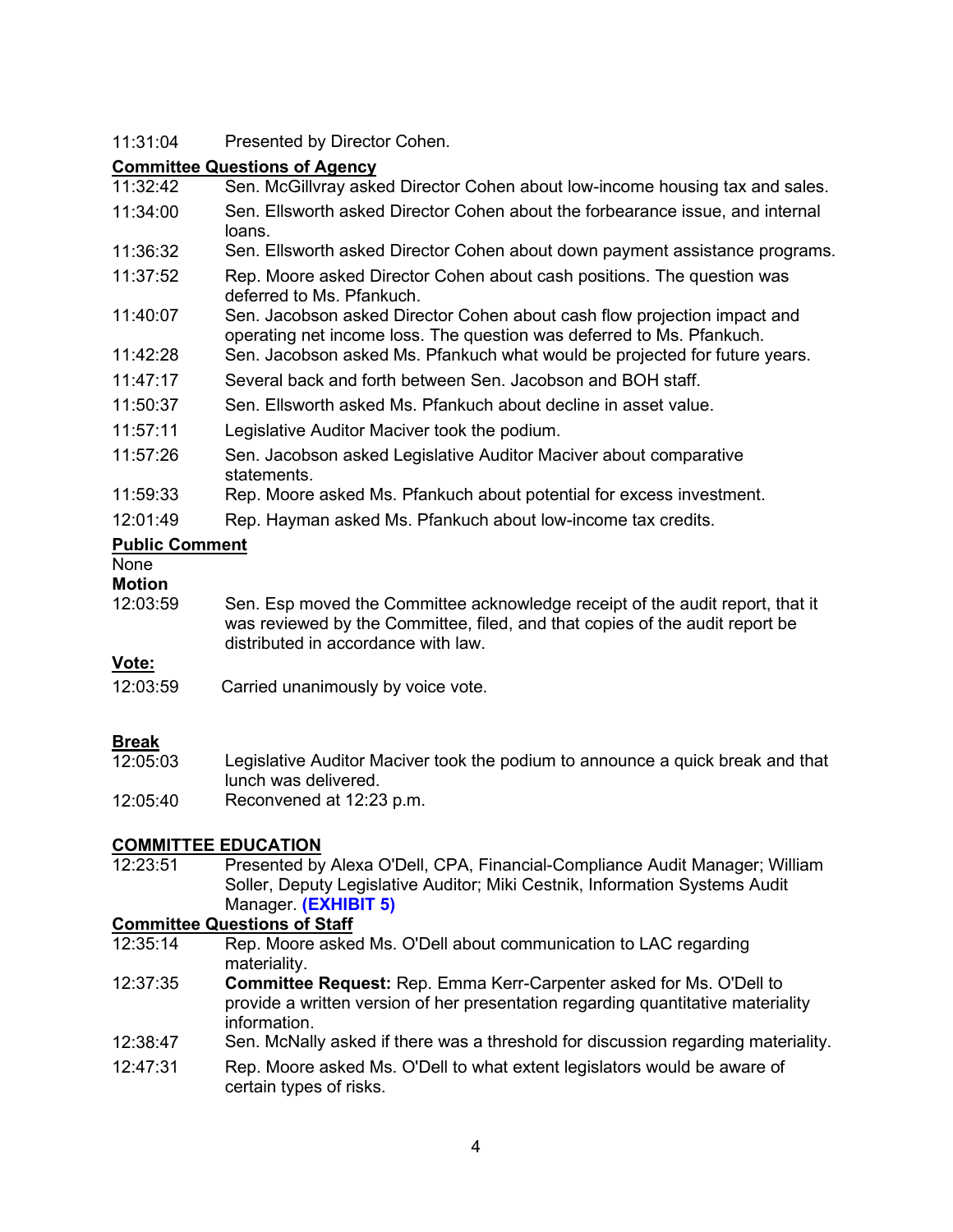- 12:49:04 Rep. Kerr-Carpenter asked Ms. O'Dell about testing for risk, and if there was a list available.
- 13:01:55 Rep. Kerr-Carpenter asked Mr. Soller about scope of audits.

# **Committee Questions of Staff**<br>13:11:49 **Sen, McGillyray a**

- Sen. McGillvray asked Mr. Soller about risk assessment and Legislative Auditor Maciver helped answer the question.
- 13:17:37 Rep. Kerr-Carpenter asked Mr. Soller about internal conversations regarding scope and objectives.
- 13:21:32 Rep. Moore asked Mr. Soller about comparable offering.

### **Committee Questions of Staff**

### None

### **Public Comment**

**None** 

# **MONTANA DEPARTMENT OF TRANSPORTATION (21-17)**

Presented by Courtney P. Johnson, CPA, Financial-Compliance Audit **Supervisor** Present from agency: Julie Brown, Deputy Director Matt Wagner, Chief Accountant Larry Flynn, Administrator, Administration Division Natalie Gibson, Audit Services, Chief Auditor Dustin Rouse, Acting Highways & Engineering Administration Adam Kraft, Transit Supervisor Brenda Crawford, External Audit Manager David Jacobs, Grant Bureau Chief.

### **Committee Questions of Staff**

- 13:42:50 Rep. Hayman asked Ms. Johnson about relief funds.
- 13:43:43 Sen. Ellsworth asked Ms. Johnson how big the internal audit function was within MDT.

### **Agency Response**

13:44:52 Presented by Deputy Director Brown.

# **Committee Questions of Agency**<br>13:46:10 **Sen, Ellsworth asked**

- Sen. Ellsworth asked Ms. Brown how many FTE their internal audit function had. The question was deferred to Ms. Gibson.
- 13:47:01 Sen. Ellsworth asked Ms. Gibson for clarification regarding 8 of the 76 grantees reviewed in August 2021, including only one of the six grants receiving a grant after a no fund recommendation.
- 13:51:20 Sen. Ellsworth asked Ms. Gibson if grants were deemed unallowable do those funds get recovered. **Committee Request:** Sen Ellsworth asked Ms. Gibson what recourse there was for unreceived funds. (emailed Sen. Ellsworth 3/23/22)
- 13:52:19 Sen. McNally asked Ms. Gibson about unsupported cost.
- 13:54:13 Rep. Hayman asked MDT to please contact her regarding a potential traffic light problem in Bozeman.
- 13:54:54 Sen. McNally asked Ms. Brown why MDT was awarded the live entertainment venue grant.

### **Public Comment**

### None

**Motion**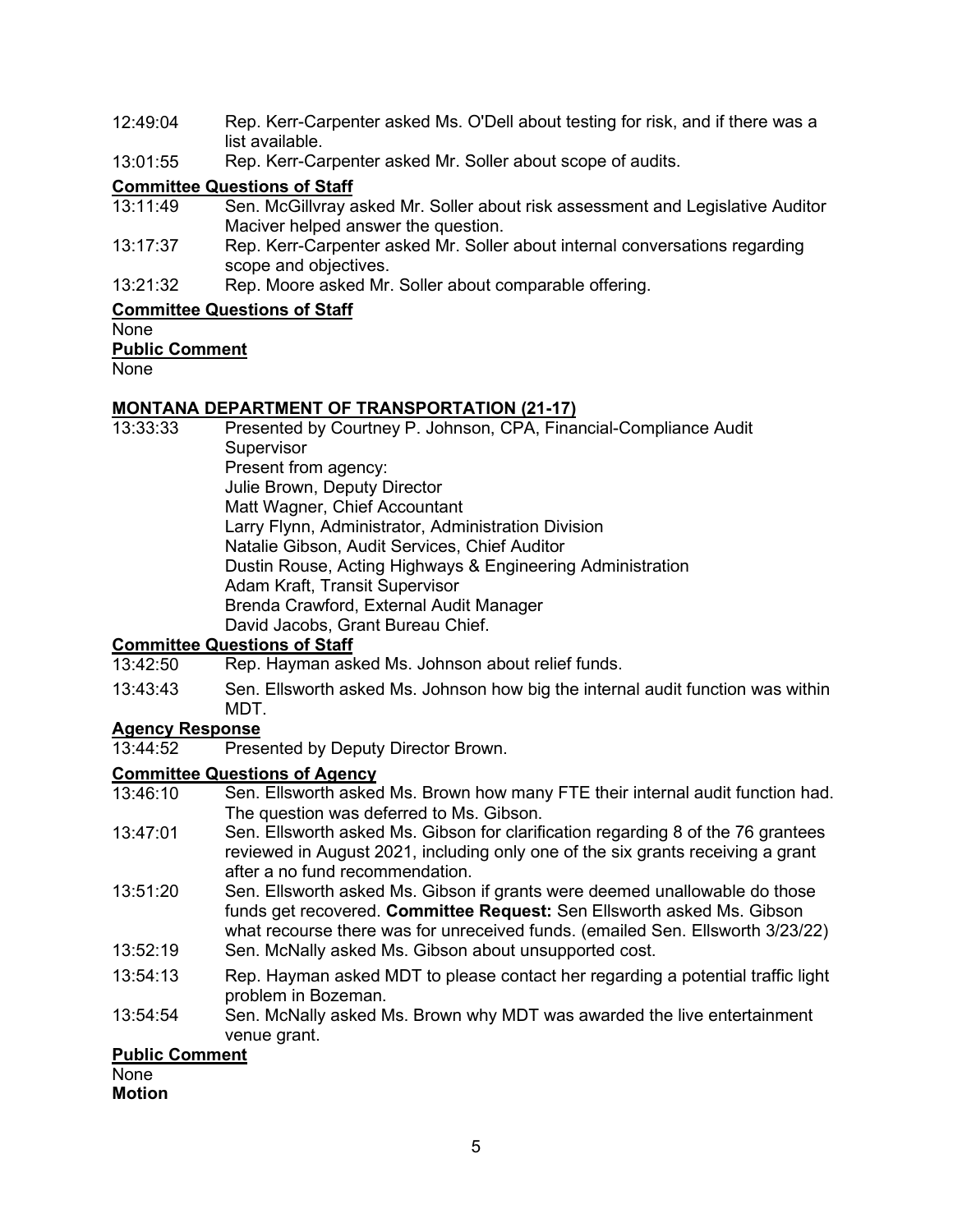13:57:24 Sen. Esp moved the Committee acknowledge receipt of the audit report, that it was reviewed by the Committee, filed, and that copies of the audit report be distributed in accordance with law.

#### **Vote:**

13:57:23 Carried 11 - 1 by voice vote with Sen. Ellsworth, voting no.

### **Motion**<br>13:59:07

Sen. Ellsworth moved the committee invite MDT to come back to next meeting, so the director could be present. Motion failed 6-6

### **Vote:**

13:59:07 Tied 6 - 6 by voice vote

### **COST AND MANAGEMENT OF THE STATE MOTOR POOL (21P-03)**<br>14:01:39 Presented by Amber Robbins, Management & Program A

Presented by Amber Robbins, Management & Program Analyst Supervisor **[\(EXHIBIT 6](https://leg.mt.gov/content/Committees/Administration/audit/2021-22/Meetings/Jan-2022/Exhibits/E6.pdf) power point)** Present from agency: Jon Swartz, Administrator, Maintenance Division

### **Committee Questions of Staff**<br>14:19:18 **Sen**, Jacobson as

- Sen. Jacobson asked Ms. Robbins about rates.
- 14:19:43 Rep. Moore asked Ms. Robbins several questions about how motor pool vehicles were procured, maintained, and funded.
- 14:23:19 Legislative Auditor Maciver took the podium.
- 14:25:19 Rep. Moore spoke about valued alternative cost of funds.
- 14:27:28 Sen. McGillvray asked Ms. Robbins about GPS monitoring on state vehicles.
- 14:28:42 Rep. Schillinger asked Ms. Robbins for clarification on gas cost for motor pool versus private.
- 14:31:51 Sen. Esp asked Ms. Robbins if she recalled the average day rate for 2019.

### **Agency Response**

Presented by Mr. Swartz.

# **Committee Questions of Agency**<br>14:35:56 Rep. Kerr-Carpenter

Rep. Kerr-Carpenter asked Mr. Swartz about flexibility regarding downsizing vehicles.

#### **Public Comment**

#### None

### **Motion**

14:37:47 Sen. McGillvray moved the Committee acknowledge receipt of the audit report, that it was reviewed by the Committee, filed, and that copies of the audit report be distributed in accordance with law.

### **Vote:**

14:37:47 Carried unanimously by voice vote.

#### **LAD STRATEGIC PLANNING**

14:39:20 Presented by Legislative Auditor Maciver; Miki Cestnik, Information Systems Audit Manager; Amber Robbins, Management & Program Analyst Supervisor; Jennifer Erdahl, CPA, Financial-Compliance Audit Manager; Alyssa Sorenson, Senior Management & Program Analyst & Deborah F. Butler, Legal Counsel. **[\(EXHIBIT 7\).](https://leg.mt.gov/content/Committees/Administration/audit/2021-22/Meetings/Jan-2022/Exhibits/E7.pdf)**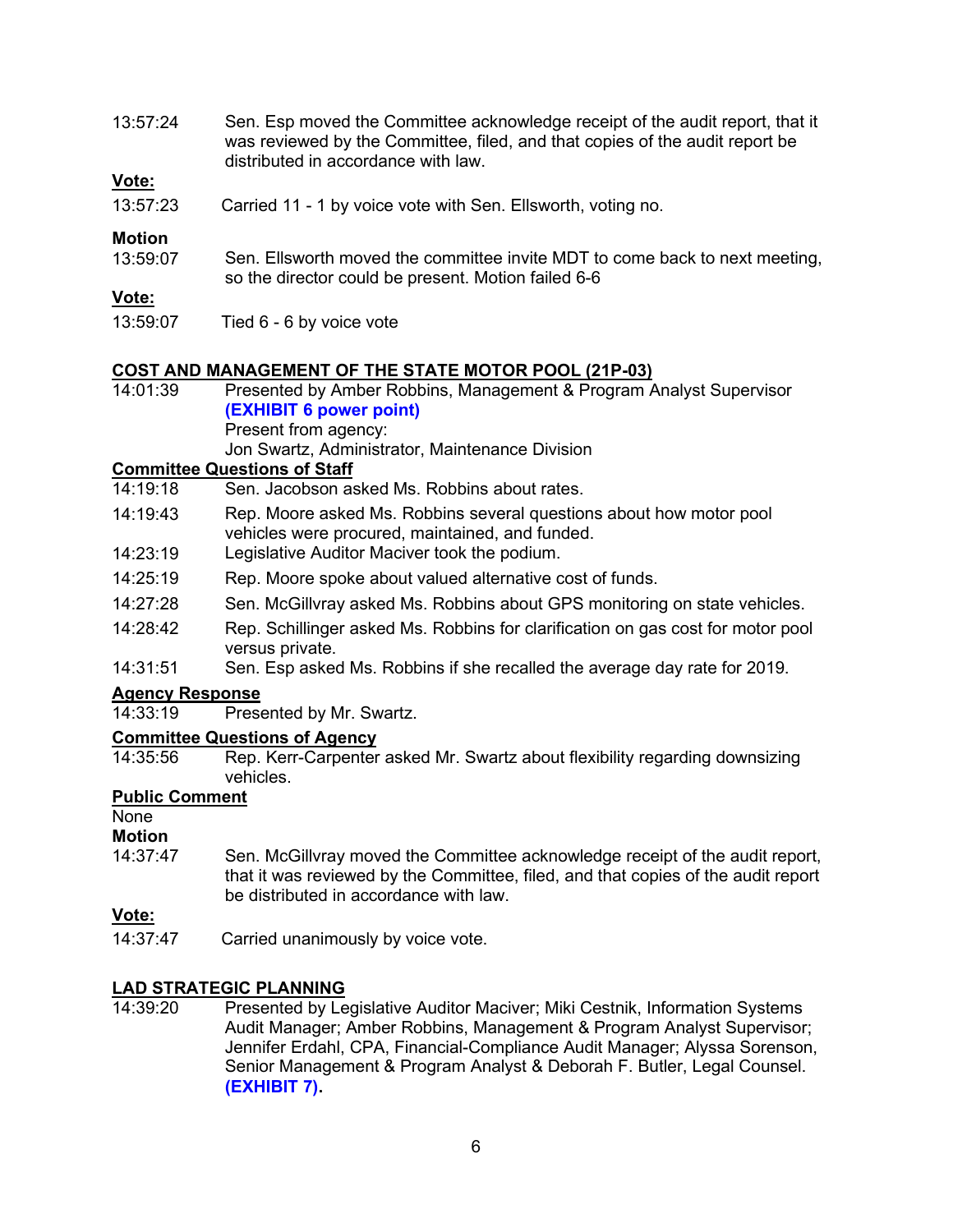| 14:46:25              | Sen. McNally asked Legislative Auditor Maciver about yearly evaluations.                                                                                   |  |
|-----------------------|------------------------------------------------------------------------------------------------------------------------------------------------------------|--|
| 14:56:34              | Rep. Hayman asked Ms. Sorenson for an example of a paired down<br>performance audit.                                                                       |  |
| 14:58:38              | Legislative Auditor Maciver took the podium.                                                                                                               |  |
| 15:06:38              | Sen. McGillvray asked Ms. Butler about agencies not providing requested<br>information.                                                                    |  |
| 15:08:41              | Rep. Kerr-Carpenter asked Legislative Auditor Maciver about rule making<br>authority for audit.                                                            |  |
| 15:09:59              | Rep. Abbott asked Ms. Butler about criminal penalties for agencies withholding<br>information and asked the committee to be kept appraised of the process. |  |
| 15:11:25              | Sen. Esp appreciated the information.                                                                                                                      |  |
| 15:12:07              | Legislative Auditor Maciver touched on surveys. (EXHIBIT 8) (EXHIBIT 9)                                                                                    |  |
| <b>Dublic Commont</b> |                                                                                                                                                            |  |

### **Public Comment**

None

### **EFFECTIVENESS OF CONTRACTED COMMUNITY CORRECTIONS PROGRAMS IN REDUCING RECIDIVISM (21SP-20)**<br>15:15:12 Presented by Amber F

Presented by Amber Robbins, Management & Program Analyst Supervisor

### **Committee Questions of Staff**<br>15:21:42 Rep. Hayman ask

- Rep. Hayman asked Ms. Robbins if Corrections was developing a program in terms of tracking. Rep. Hayman asked the committee to be kept informed.
- 15:23:36 Sen. Flowers asked Ms. Robbins for a refresher on rationale for the department not reviewing contracts regarding empty bed space. He also asked for a comparison with other states.

### **A COMPARITIVE EVALUATION OF STATE-OPERATED AND CONTRACTED MEN'S PRISONS (21SP-26)**

15:27:03 Presented by Julia Connelley, Associate Management & Program Analyst

### **Committee Questions of Staff**

- 15:31:59 Rep. Hayman asked Legislative Auditor Maciver about following up on implementation.
- 15:32:39 Legislative Auditor Maciver took the podium and explained the implementation language.
- 15:33:39 Rep. Hayman thought follow-up audits would be a good committee discussion and asked that it be an agenda item and the next committee meeting. **Committee Request:** Invite Corrections to the April meeting and be available for questions.
- 15:34:40 Rep. Abbott asked Legislative Auditor Maciver about the process of requesting agencies coming back to a future meeting.

### **STATE EMPLOYEE SETTLEMENTS: TRENDS, TRANSPARENCY, AND ADMINISTRATION (21SP-27)**

15:36:01 Presented by Chelsea Rayfield, Senior Management & Program Analyst.

### **Committee Questions of Staff**

15:40:14 Sen. Esp asked Ms. Rayfield about reporting to the state website.

### **Break**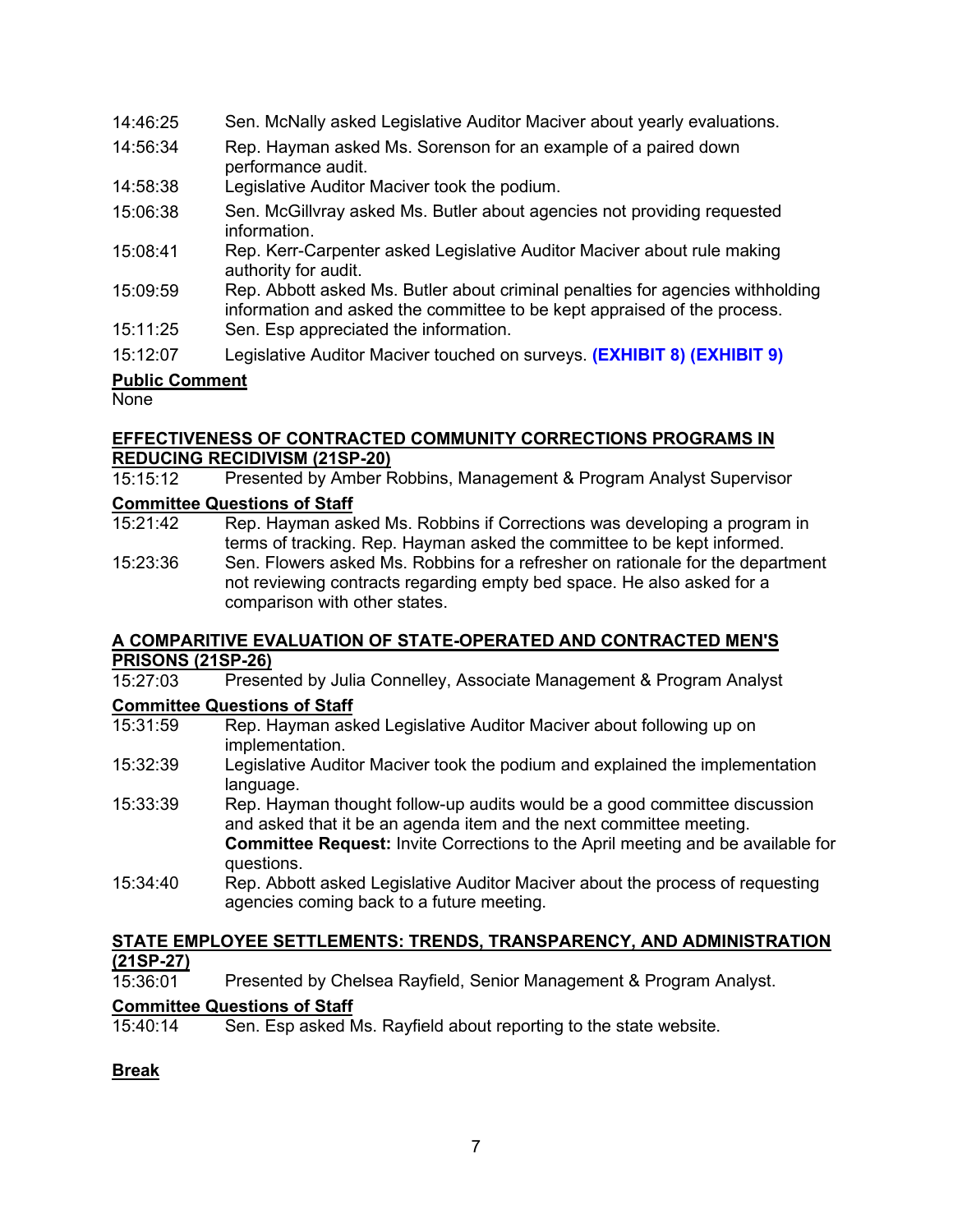### **MONTANA BOARD OF INVESTMENTS (20-04B)**

| 15:56:30 | Presented by Jessica Curtis, CPA, Financial-Compliance Audit Supervisor. |
|----------|--------------------------------------------------------------------------|
|          | Present from agency:                                                     |
|          | Dan Villa, Executive Director                                            |
|          | Committee Questions of Ctaff                                             |

### **Committee Questions of Staff**

Rep. Moore asked Ms. Curtis about the reserve account.

### **Agency Response**

Presented by Director Villa

16:05:12 Sen. Ellsworth asked Director Villa about the assumptions.

16:11:39 Rep. Moore asked Director Villa about the enterprise fund.

#### **Public Comment**

None

**Motion**

16:15:38 Sen. Esp moved the Committee acknowledge receipt of the audit report, that it was reviewed by the Committee, filed, and that copies of the audit report be distributed in accordance with law.

#### **Vote:**

16:15:37 Carried unanimously by voice vote.

### **REAL PROPERTY TAX EXEMPTIONS**

16:16:14 Presented by David W. Singer, Associate Management & Program Analyst **[\(EXHIBIT 10\)](https://leg.mt.gov/content/Committees/Administration/audit/2021-22/Meetings/Jan-2022/Exhibits/E10.pdf)**

### **Committee Questions of Staff**<br>16:20:06 Rep. Kerr-Carper

Rep. Kerr-Carpenter asked Mr. Singer about intent to answer the question regarding exemptions.

#### **EGOVERNMENT SERVICES**

16:21:43 Presented by Miki Cestnik, Information Systems Audit Manager **[\(EXHIBIT 11\)](https://leg.mt.gov/content/Committees/Administration/audit/2021-22/Meetings/Jan-2022/Exhibits/E11.pdf)**

#### **Committee Questions of Staff**

None

**Public Comment**

None

### **OTHER BUSINESS**

16:24:42 Rep. Hayman refreshed committee members on statute for the Director's reappointment that is coming up in June.

#### **FINANCIAL AUDIT STATUS UPDATE**

16:26:07 Presented by Cindy Jorgenson, CPA, Deputy Legislative Auditor **[\(EXHIBIT 12\)](https://leg.mt.gov/content/Committees/Administration/audit/2021-22/Meetings/Jan-2022/Exhibits/E12.pdf)**

### **Committee Questions of Staff**

None

### **PERFORMANCE AND INFORMATION SYSTEMS AUDIT STATUS UPDATE**

16:31:29 Presented by William Soller, Deputy Legislative Auditor **[\(EXHIBIT 13\)](https://leg.mt.gov/content/Committees/Administration/audit/2021-22/Meetings/Jan-2022/Exhibits/E13.pdf)**

### **Committee Questions of Staff**

None